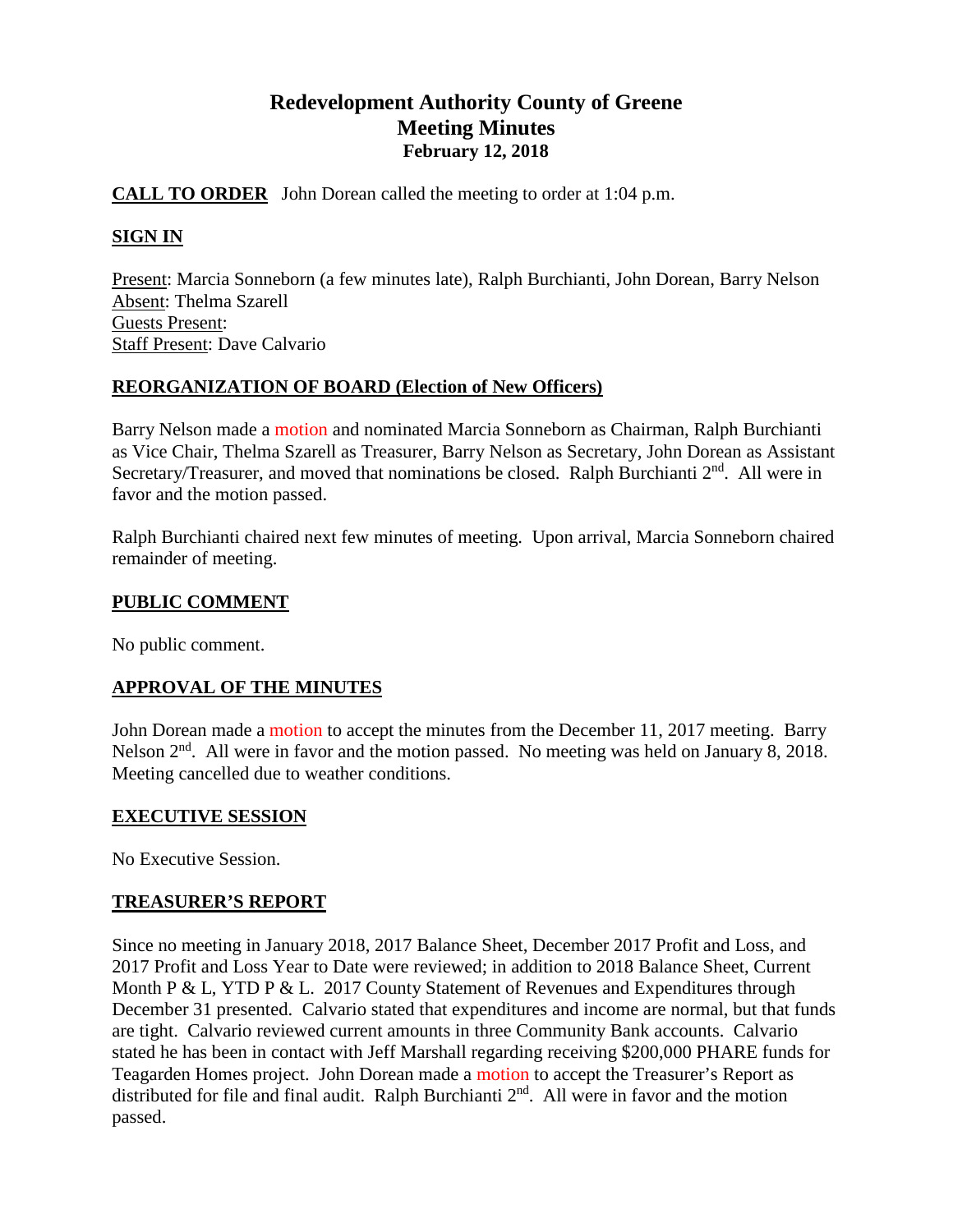Summary list of 2017 1099s issued was distributed.

## **OLD BUSINESS**

## **Floral Building**

Discussed Pastorius lawsuit and need to clear lis pendens from record in order to have clean title. Calvario has been in contact with Colin Fitch regarding letter from Peacock & Keller dismissing Pastorius Complaint. Fitch has said based on conservations with Doug Nolin, Esquire, letter to dismiss is coming. PA Department of Revenue lien waiver letters were recorded in Prothonotary's Office last week. Still unclear if L & I liens were part of Department of Revenue waivers. Calvario will check on liens and update Board.

Discussed January 30 email from Bryan Cumberledge with Waynesburg Borough on Pastorius email to him on rodents coming into her building. Distributed letter from Cline Pest Control on February 6, 2018 inspection of Floral Building and no signs of rodents found. No interest in building.

### **Delancy Heights, 126 Fairview Avenue, Jefferson**

Finishing work being done on 126 Fairview, Jefferson. Five students from GCCTC working with Steve Salisbury and being paid by Blueprints up to 90 hours (Wade Belford and Colby Simkovic from Jefferson Morgan; Lance Lindsay from West Greene; Austin Strahan and Josh Rex from Carmichaels). This is in addition to County student worker (Nathan Bilonick).

### **Nazer St. Remediation and Stabilization Update**

Greene County Habitat for Humanity has not started construction on home.

### **Old Rogersville School Development**

Calvario gave update on project. Two to four weeks before finished. Fourth progress payment of \$27,794.70 and fifth progress payment of \$15,404.40 made to Hughes Corporation. Final payment of approximately \$25,000 due upon completion. Approximately \$35,000 in change orders. Calvario stated that manholes are not needed based on meeting at site with Sewer Authority, Township Supervisors, contractor and Calvario. HOA will need to take ownership of the sewer lines in the ROW. Discussed open house when complete and putting a few decorations in show home. Current budget distributed.

### **Discussions with Morris, Perry, and Richhill Township Supervisors**

-Wind Ridge, Chambers property. RDA appointed Conservator. Calvario distributed letter from Chief Sewage Officer on December 20, 2017 inspection of septic tank/system. After discussion, John Dorean made a motion to close Conservatorship. Barry Nelson 2<sup>nd</sup>. All were in favor and the motion passed. -Nineveh, Kita property. No update. Calvario reported that in conservation with Bob Keller, Morris Township Supervisor, Keller believes construction of homes on the property being donated to Morris Township by Consol Energy should start in January 2020. Threshold Housing will be involved in construction.

-Mt. Morris, Dotson property. No update. Property purchased by lien holder at Sheriff Sale.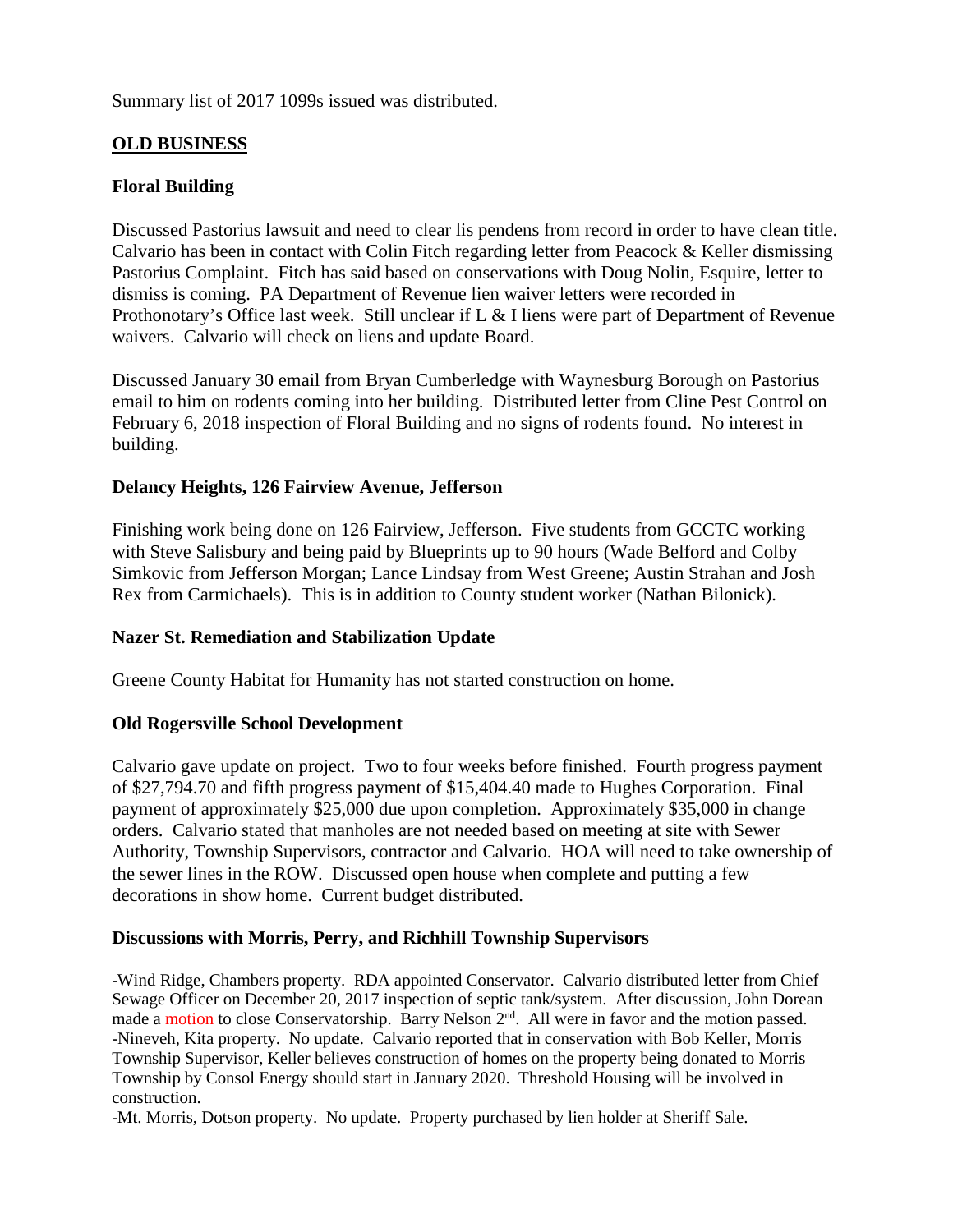#### **Current Projects**

Calvario reported that Steve Salisbury is finishing 126 Fairview, Jefferson. He will start on 73 Dalzell Ave, Bobtown next.

#### **117 Duquesne St., Bobtown**

Home is complete. Couple interested in home no longer interested (they believe \$70,000 is too high). Has been advertised in Greene Saver.

#### **133 Bowlby St., Waynesburg**

Property donated to RDA. Home is finished. Walk through done by Salisbury and Calvario. A few minor items to complete from walk through.

#### **Pitt Gas Properties, Clarksville**

Patsy Bell has two properties in Pitt Gas she would like to relinquish to RDA (duplex and single-family home). Title searches revealed liens on both properties. Enlisted help of Pan Snyder's office to locate lien holders.

#### **Proposals from Realtors**

Tabled discussion on proposals from realtors to sell RDA properties.

#### **Benedum Foundation Grant**

Progress being made on Benedum Foundation Grant to address blight in Pitt Gas, Chartiers Hill, Teagarden Homes; multi-Municipal Code Enforcement; economic development.

#### **Brave (Wayne Township) Blighted Property**

Calvario reported assistance from RDA would be minimal to get rid of structure. Possibly a few dumpsters and Calvario assisting with County and SCI Greene prisoner help. Township would take ownership of property.

#### **Bailey's Crossroads**

Barry Nelson reported that he has contacted Keystone Posting regarding their interest in placing a billboard. He has not heard back from them. Marcia Sonneborn suggested not entering a longterm lease.

#### **NEW BUSINESS**

- 1. Reviewed summary of 2017 RDA activities and summary given to Commissioners.
- 2. Closed on 163 Larimer Avenue, Bobtown on December 15, and 323 Third Street, Mather on December 29.
- 3. Reviewed applications for homes from Megan Goodwin; Melissa Patterson and Chris Fawley; and Joyce and Don Davis.